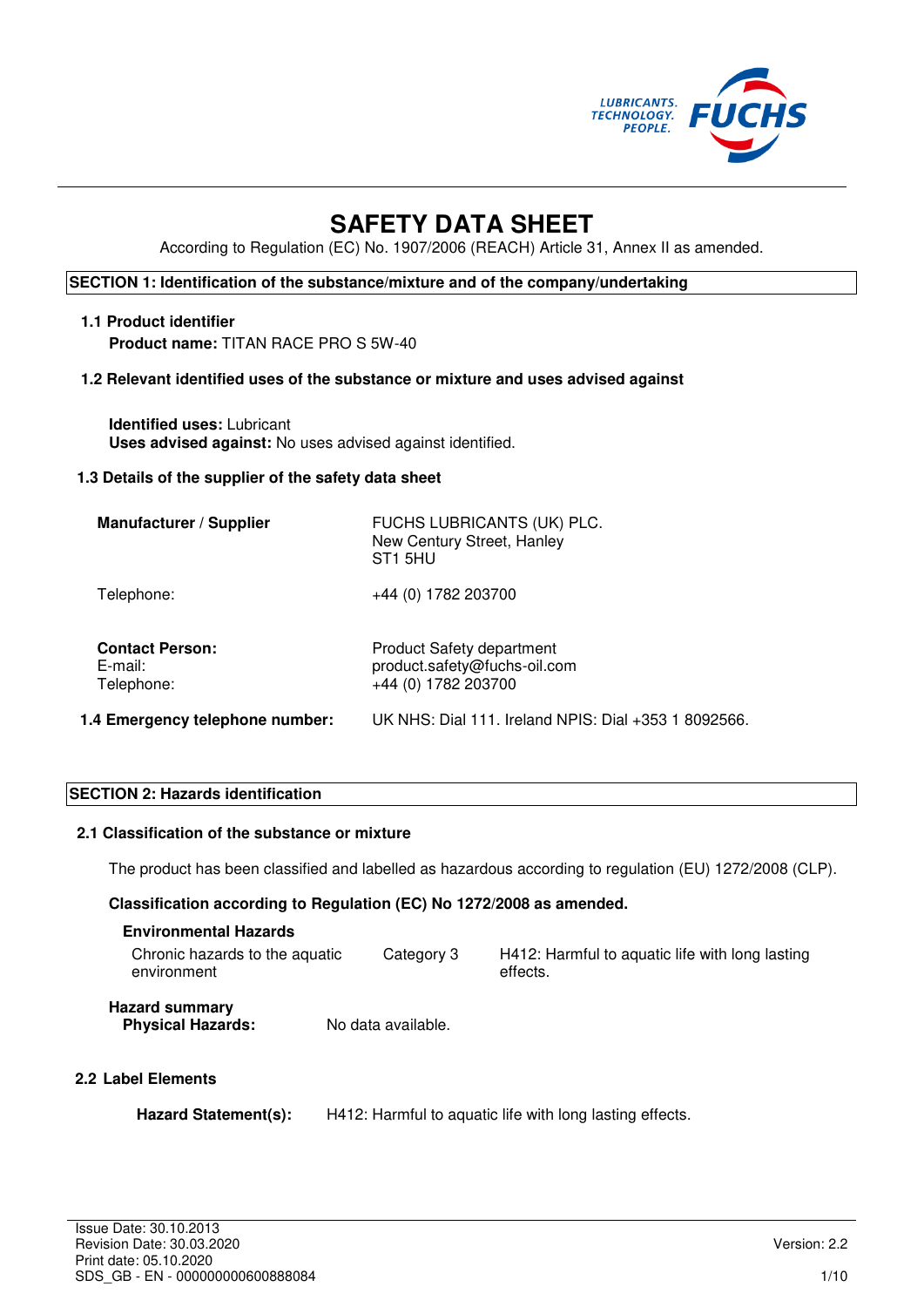

| <b>Precautionary Statements</b> |                                                                                                                                                                                                                                                                |
|---------------------------------|----------------------------------------------------------------------------------------------------------------------------------------------------------------------------------------------------------------------------------------------------------------|
| <b>Prevention:</b>              | P273: Avoid release to the environment.                                                                                                                                                                                                                        |
| Disposal:                       | P501: Dispose of contents/container to an appropriate treatment and<br>disposal facility in accordance with applicable laws and regulations,<br>and product characteristics at time of disposal.                                                               |
| Supplemental label information  | EUH208: Contains: Ca sulfonate. May produce an allergic reaction.                                                                                                                                                                                              |
| 2.3 Other hazards:              | By handling of mineral oil products and chemical products no particular<br>hazard is known when normal precautions (item 7) and personal protective<br>equipment (item 8) are kept. The product may not be released into the envi-<br>ronment without control. |

## **SECTION 3: Composition/information on ingredients**

#### **3.2 Mixtures**

| <b>General information:</b> | Mixture of synthetic base oils with additives. |
|-----------------------------|------------------------------------------------|
|                             |                                                |

| <b>Chemical name</b>              | <b>Identifier</b> | Concentration *    | <b>REACH Registra-</b><br>Ition No. | <b>Notes</b> |
|-----------------------------------|-------------------|--------------------|-------------------------------------|--------------|
| <b>Phenolic antioxidant agent</b> | EINECS: 204-884-0 | $10.25\% - 1.00\%$ | 101-2119490822-33                   |              |
| <b>Ca sulfonate</b>               | Confidential      | $10.10\% - 1.00\%$ | Confidential                        |              |

\* All concentrations are percent by weight unless ingredient is a gas. Gas concentrations are in percent by volume.

PBT: persistent, bioaccumulative and toxic substance.

vPvB: very persistent and very bioaccumulative substance.

## **Classification**

| <b>Chemical name</b>       | <b>Identifier</b>   |       | <b>Classification</b>                                                       |
|----------------------------|---------------------|-------|-----------------------------------------------------------------------------|
| Phenolic antioxidant agent | IEINECS: 204-884-0  | ICLP: | Aquatic Acute 1:H400, Aquatic Chronic 1:H410, Skin<br><b>Ilrrit. 2:H315</b> |
| <b>Ca sulfonate</b>        | <b>Confidential</b> | CLP:  | <b>Skin Sens. 1:H317</b>                                                    |

CLP: Regulation No. 1272/2008.

For the wording of the listed hazard statements refer to section 16.

## **SECTION 4: First aid measures**

General: **Instantly remove any clothing soiled by the product.** 

#### **4.1 Description of first aid measures**

| Inhalation:  | Supply fresh air; consult doctor in case of symptoms.               |
|--------------|---------------------------------------------------------------------|
| Eye contact: | Promptly wash eyes with plenty of water while lifting the eye lids. |

**Skin Contact:** Wash with soap and water.

**Ingestion: Rinse mouth thoroughly.**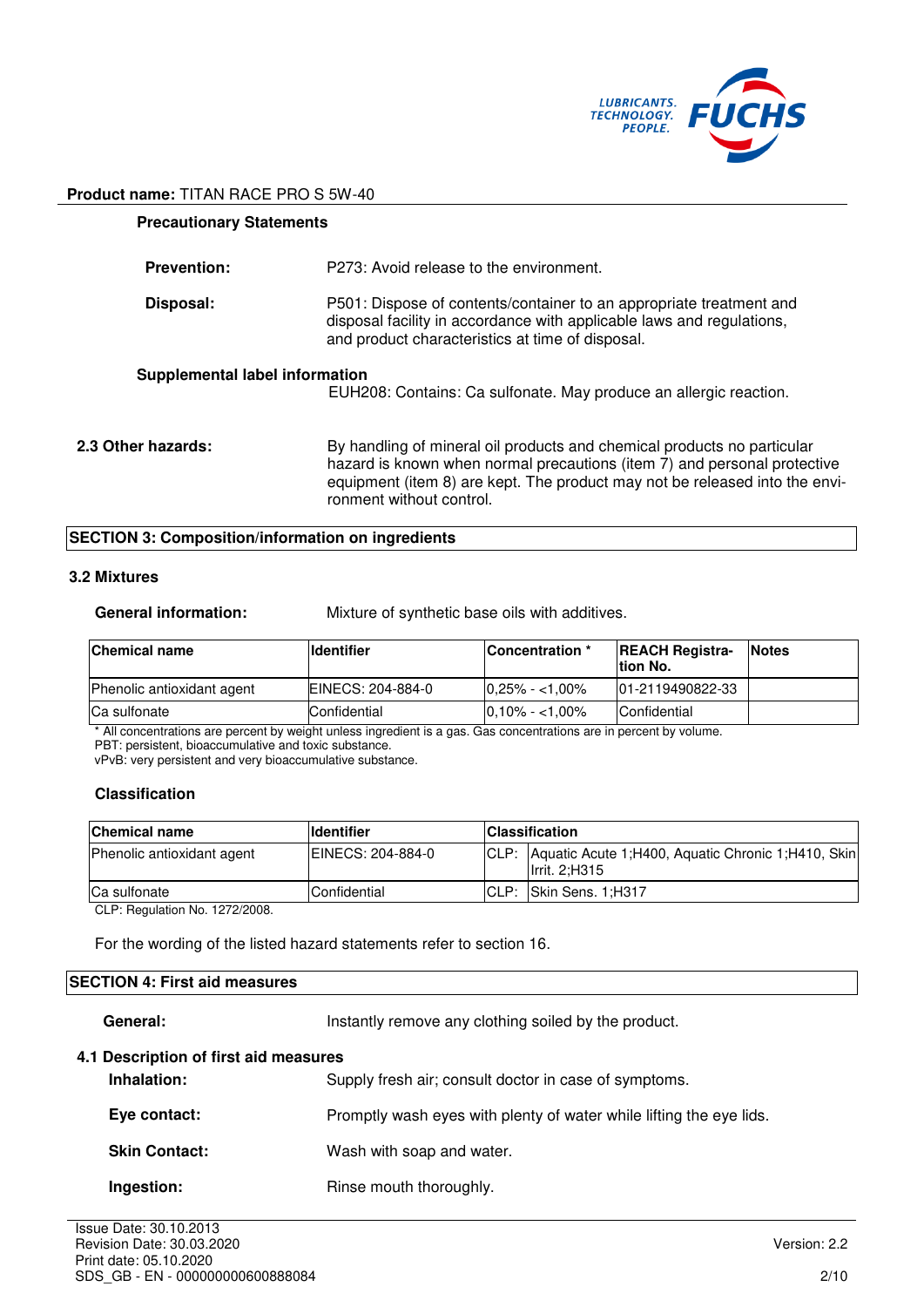

**4.2 Most important symptoms and effects, both acute and delayed:**  May cause skin and eye irritation. **4.3 Indication of any immediate medical attention and special treatment needed** Get medical attention if symptoms occur. **SECTION 5: Firefighting measures 5.1 Extinguishing media Suitable extinguishing me-**CO2, fire extinguishing powder or fog like water spraying. Extinguish larger

| dia:                                                                  | fires with alcohol resistant foam or spray water with suitable surfactant add-<br>ed                                                                                                                                                                        |
|-----------------------------------------------------------------------|-------------------------------------------------------------------------------------------------------------------------------------------------------------------------------------------------------------------------------------------------------------|
| Unsuitable extinguishing<br>media:                                    | Water with a full water jet.                                                                                                                                                                                                                                |
| 5.2 Special hazards arising<br>from the substance or mix-<br>ture:    | During fire, gases hazardous to health may be formed.                                                                                                                                                                                                       |
| 5.3 Advice for firefighters<br>Special fire fighting proce-<br>dures: | Move container from fire area if it can be done without risk. Dispose of fire<br>debris and contaminated fire fighting water inaccordance with official regu-<br>lations. Collect contaminated fire fighting water separately. It must not enter<br>drains. |
| Special protective equip-                                             | Self-contained breathing apparatus and full protective clothing must be                                                                                                                                                                                     |

worn in case of fire.

#### **SECTION 6: Accidental release measures**

**ment for fire-fighters:** 

| 6.1 Personal precautions, pro-<br>tective equipment and<br>emergency procedures: | In case of spills, beware of slippery floors and surfaces.                                                                                                                                                                                                                                  |
|----------------------------------------------------------------------------------|---------------------------------------------------------------------------------------------------------------------------------------------------------------------------------------------------------------------------------------------------------------------------------------------|
| 6.2 Environmental Precautions:                                                   | Avoid release to the environment. Prevent further leakage or spillage if safe<br>to do so. Prevent from spreading (e.g. by binding or oil barriers). Environ-<br>mental manager must be informed of all major spillages. Do not allow to<br>enter drainage system, surface or ground water. |
| 6.3 Methods and material for<br>containment and cleaning<br>up:                  | Absorb with liquid-binding material (sand, diatomite, acidbinders, universal<br>binders, sawdust). Dispose of the material collected according to regula-<br>tions. Stop the flow of material, if this is without risk.                                                                     |
| 6.4 Reference to other sec-<br>tions:                                            | See Section 8 of the SDS for Personal Protective Equipment. See Section<br>7 for information on safe handling See Section 13 for information on dis-<br>posal.                                                                                                                              |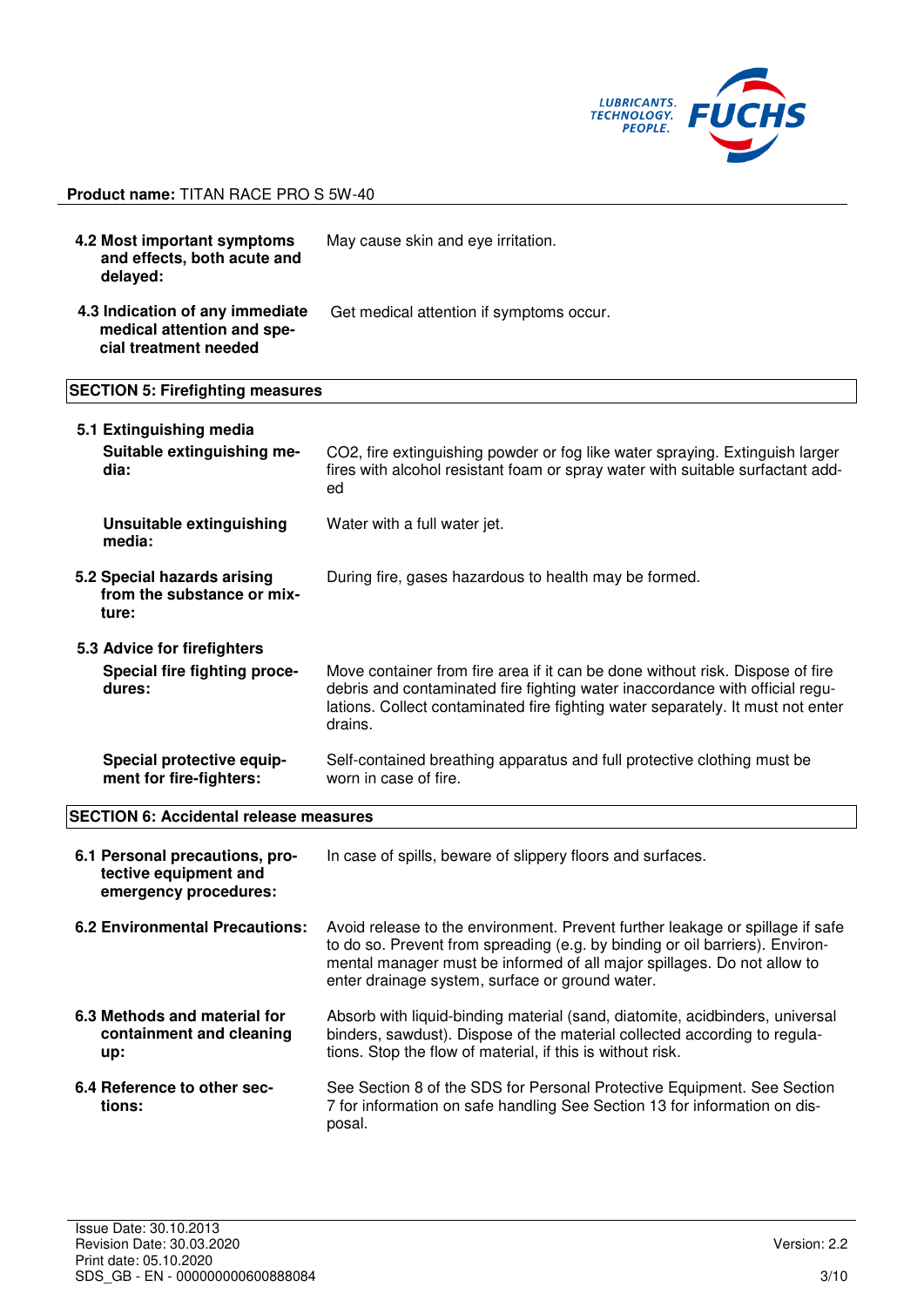

| <b>SECTION 7: Handling and storage:</b>                                   |                                                                                                                                                                                                                                                                |
|---------------------------------------------------------------------------|----------------------------------------------------------------------------------------------------------------------------------------------------------------------------------------------------------------------------------------------------------------|
| 7.1 Precautions for safe han-<br>dling:                                   | Prevent formation of aerosols. Do not eat, drink or smoke when working<br>with the product. Take usual precautions when handling mineral oil prod-<br>ucts or chemical products. Observe good industrial hygiene practices. Pro-<br>vide adequate ventilation. |
| 7.2 Conditions for safe storage,<br>including any incompatibili-<br>ties: | Local regulations concerning handling and storage of waterpolluting prod-<br>ucts have to be followed. Do not heat up to temperatures close to the flash<br>point.                                                                                             |
| 7.3 Specific end use(s):                                                  | Not applicable                                                                                                                                                                                                                                                 |
| <b>Storage Class:</b>                                                     | 10, Combustible liquids                                                                                                                                                                                                                                        |
| <b>SECTION 8: Exposure controls/personal protection</b>                   |                                                                                                                                                                                                                                                                |
|                                                                           |                                                                                                                                                                                                                                                                |

## **8.1 Control Parameters**

#### **Occupational Exposure Limits**

None of the components have assigned exposure limits.

#### **8.2 Exposure controls**

| Appropriate engineering<br>controls: | Provide adequate ventilation. Ventilation rates should be matched to condi-<br>tions. If applicable, use process enclosures, local exhaust ventilation, or<br>other engineering controls to maintain airborne levels below recommended<br>exposure limits. If exposure limits have not been established, maintain air-<br>borne levels to an acceptable level. |
|--------------------------------------|----------------------------------------------------------------------------------------------------------------------------------------------------------------------------------------------------------------------------------------------------------------------------------------------------------------------------------------------------------------|
|                                      |                                                                                                                                                                                                                                                                                                                                                                |

#### **Individual protection measures, such as personal protective equipment**

| <b>General information:</b> | Wash hands before breaks and after work. Use personal protective equip-<br>ment as required. Personal protection equipment should be chosen accord-<br>ing to the CEN standards and in discussion with the supplier of the personal<br>protective equipment. The usual precautionary measures should be ad-<br>hered to inhandling the chemicals or the mineral oil products. |
|-----------------------------|-------------------------------------------------------------------------------------------------------------------------------------------------------------------------------------------------------------------------------------------------------------------------------------------------------------------------------------------------------------------------------|
| Eye/face protection:        | Safety glasses (EN 166) recommended during refilling. Avoid contact with<br>skin and eyes. Goggles/face shield are recommended. If risk of splashing,<br>wear safety goggles or face shield.                                                                                                                                                                                  |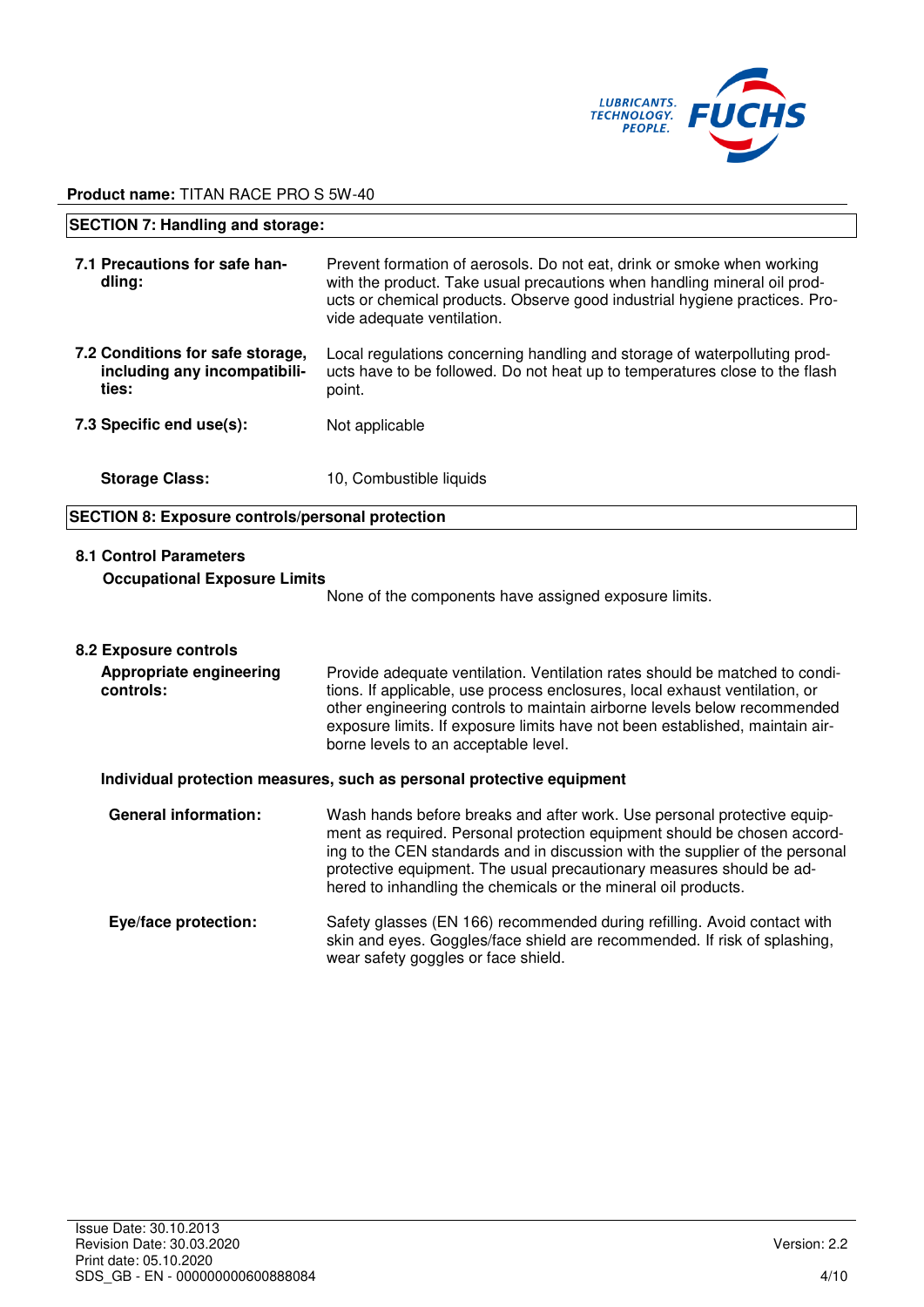

| <b>Skin protection</b><br><b>Hand Protection:</b> | Material: Nitrile butyl rubber (NBR).<br>Min. Breakthrough time: >= 480 min<br>Recommended thickness of the material: $>= 0,38$ mm                                                                                                                                                                                                                                      |
|---------------------------------------------------|-------------------------------------------------------------------------------------------------------------------------------------------------------------------------------------------------------------------------------------------------------------------------------------------------------------------------------------------------------------------------|
|                                                   | Avoid long-term and repeated skin contact. Suitable gloves can be recom-<br>mended by the glove supplier. Use skin protection cream for preventive<br>skin protection. Protective gloves, where permitted in acc. to safety direc-<br>tions. The exact break through time has to be found out by the manufactur-<br>er of the protective gloves and has to be observed. |
| Other:                                            | Do not carry cleaning cloths impregnated with the product in trouser pock-<br>ets. Wear suitable protective clothing.                                                                                                                                                                                                                                                   |
| <b>Respiratory Protection:</b>                    | Ensure good ventilation/exhaustion at the workplace. Avoid breathing va-<br>pour/ aerosol.                                                                                                                                                                                                                                                                              |
| <b>Thermal hazards:</b>                           | Not known.                                                                                                                                                                                                                                                                                                                                                              |
| <b>Hygiene measures:</b>                          | Always observe good personal hygiene measures, such as washing after<br>handling the material and before eating, drinking, and/or smoking. Routinely<br>wash work clothing to remove contaminants. Discard contaminated foot-<br>wear that cannot be cleaned.                                                                                                           |
| <b>Environmental Controls:</b>                    | No data available.                                                                                                                                                                                                                                                                                                                                                      |

## **SECTION 9: Physical and chemical properties**

#### **9.1 Information on basic physical and chemical properties**

| <b>Appearance</b>                |                                       |
|----------------------------------|---------------------------------------|
| <b>Physical state:</b>           | liquid                                |
| Form:                            | liquid                                |
| Color:                           | Amber                                 |
| Odor:                            | Characteristic                        |
| <b>Odor Threshold:</b>           | Not applicable for mixtures           |
| pH:                              | Not applicable                        |
| <b>Freezing point:</b>           | Not applicable for mixtures           |
| <b>Boiling Point:</b>            | Not applicable                        |
| <b>Flash Point:</b>              | 190 °C                                |
| <b>Evaporation Rate:</b>         | Not applicable for mixtures           |
| Flammability (solid, gas):       | Value not relevant for classification |
| Flammability Limit - Upper (%)-: | Value not relevant for classification |
| Flammability Limit - Lower (%)-: | Value not relevant for classification |
| Vapor pressure:                  | Not applicable for mixtures           |
| Vapor density (air=1):           | Not applicable for mixtures           |
| Density:                         | 0,87 g/cm3 $(15 °C)$                  |
| Solubility(ies)                  |                                       |
| <b>Solubility in Water:</b>      | Insoluble in water                    |
| Solubility (other):              | No data available.                    |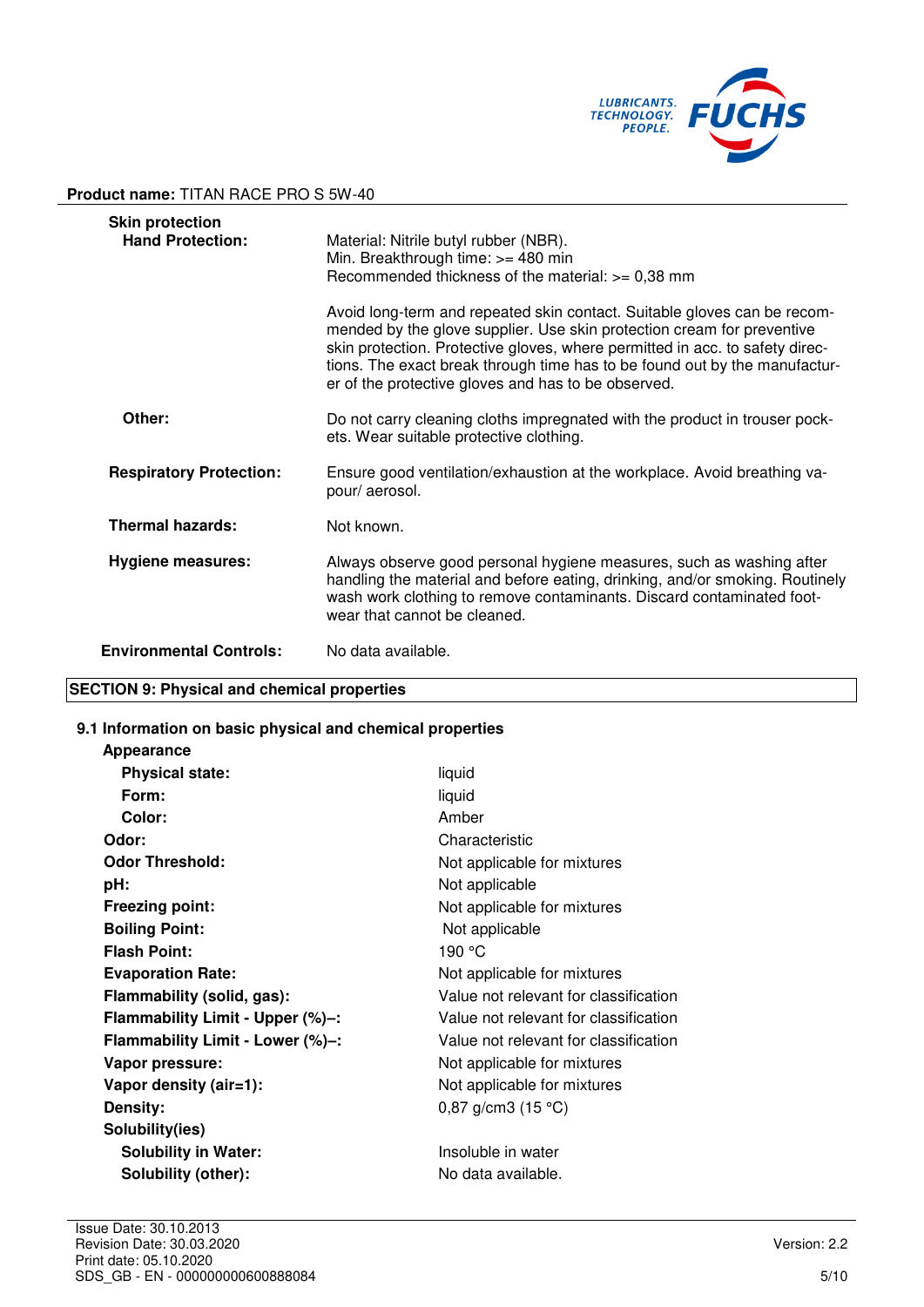

**Partition coefficient (n-octanol/water):** Not applicable for mixtures **Autoignition Temperature:** Value not relevant for classification **Decomposition Temperature:** Value not relevant for classification **Kinematic viscosity:** 92 mm2/s (40 °C) **Explosive properties:** Value not relevant for classification **Oxidizing properties:** Value not relevant for classification **9.2 Other information No data available.** 

#### **SECTION 10: Stability and reactivity**

| <b>10.1 Reactivity:</b>                                 | Stable under normal use conditions.                                                                  |
|---------------------------------------------------------|------------------------------------------------------------------------------------------------------|
| <b>10.2 Chemical Stability:</b>                         | Stable under normal use conditions.                                                                  |
| 10.3 Possibility of hazardous<br>reactions:             | Stable under normal use conditions.                                                                  |
| 10.4 Conditions to avoid:                               | Stable under normal use conditions.                                                                  |
| 10.5 Incompatible Materials:                            | Strong oxidizing substances. Strong acids. Strong bases.                                             |
| <b>10.6 Hazardous Decomposition</b><br><b>Products:</b> | Thermal decomposition or combustion may liberate carbon oxides and oth-<br>er toxic gases or vapors. |

#### **SECTION 11: Toxicological information**

#### **11.1 Information on toxicological effects**

#### **Acute toxicity**

**Oral** 

| Ural<br><b>Product:</b>                                 |                                                                   |
|---------------------------------------------------------|-------------------------------------------------------------------|
|                                                         | Not classified for acute toxicity based on available data.        |
| Specified substance(s)<br>Phenolic antioxidant<br>agent | LD 50 (Rat): $>$ 5.001 mg/kg                                      |
| Dermal<br><b>Product:</b>                               |                                                                   |
|                                                         | Not classified for acute toxicity based on available data.        |
| Specified substance(s)<br>Phenolic antioxidant<br>agent | LD 50 (Rabbit): $> 10.000$ mg/kg                                  |
| <b>Inhalation</b>                                       |                                                                   |
| <b>Product:</b>                                         | Not classified for acute toxicity based on available data.        |
| <b>Skin Corrosion/Irritation:</b><br>Product:           | Based on available data, the classification criteria are not met. |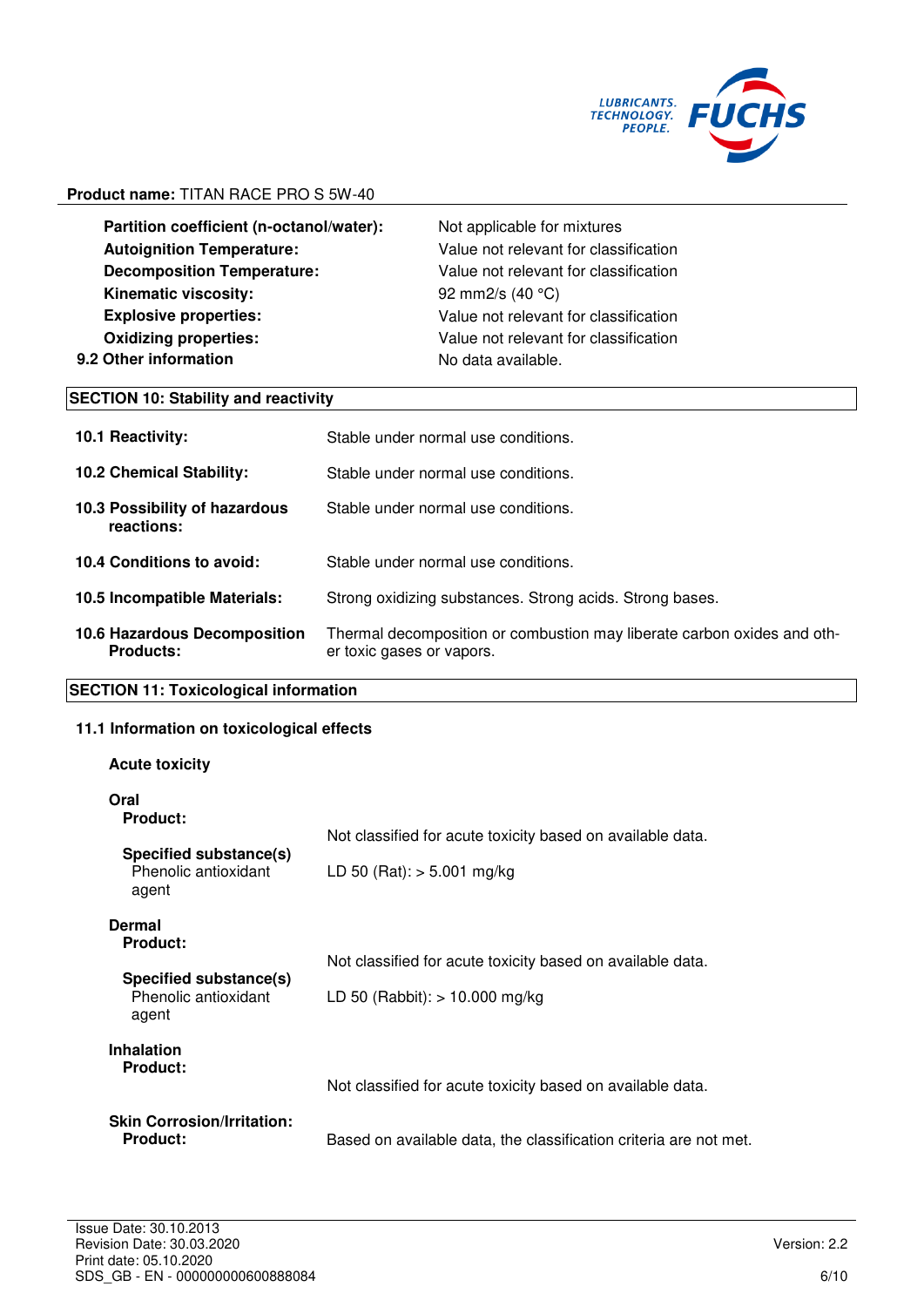

| <b>Serious Eye Damage/Eye Irritation:</b><br>Product:<br>Based on available data, the classification criteria are not met.                 |                                                                                                                                                           |
|--------------------------------------------------------------------------------------------------------------------------------------------|-----------------------------------------------------------------------------------------------------------------------------------------------------------|
| <b>Respiratory or Skin Sensitization:</b><br>Product:                                                                                      |                                                                                                                                                           |
|                                                                                                                                            | Experimental data has shown that the concentration of potentially sensitiz-<br>ing components present in this product does not induce skin sensitization. |
| <b>Germ Cell Mutagenicity</b><br>Product:                                                                                                  | Based on available data, the classification criteria are not met.                                                                                         |
| Carcinogenicity<br>Product:                                                                                                                | Based on available data, the classification criteria are not met.                                                                                         |
| <b>Reproductive toxicity</b><br>Product:                                                                                                   | Based on available data, the classification criteria are not met.                                                                                         |
| <b>Specific Target Organ Toxicity - Single Exposure</b><br>Product:<br>Based on available data, the classification criteria are not met.   |                                                                                                                                                           |
| <b>Specific Target Organ Toxicity - Repeated Exposure</b><br>Product:<br>Based on available data, the classification criteria are not met. |                                                                                                                                                           |
| <b>Aspiration Hazard</b><br>Product:                                                                                                       | Based on available data, the classification criteria are not met.                                                                                         |
| Other adverse effects:                                                                                                                     | No data available.                                                                                                                                        |

## **SECTION 12: Ecological information**

**Product name:** TITAN RACE PRO S 5W-40

## **12.1 Toxicity**

| Acute toxicity<br><b>Product:</b>                                                            | Based on available data, the classification criteria are not met. |
|----------------------------------------------------------------------------------------------|-------------------------------------------------------------------|
| Fish<br>Specified substance(s)<br>Phenolic antioxidant<br>agent                              | LC 50 (Fish, 96 h): 0,11 mg/l                                     |
| <b>Aquatic Invertebrates</b><br>Specified substance(s)<br>Phenolic antioxidant<br>agent      | EC 50 (Water Flea, 48 h): 0,45 mg/l                               |
| <b>Chronic ToxicityProduct:</b>                                                              | Based on available data, the classification criteria are met.     |
| <b>Toxicity to Aquatic Plants</b><br>Specified substance(s)<br>Phenolic antioxidant<br>agent | EC 50 (Alga, 72 h): 3,6 mg/l                                      |

### **12.2 Persistence and Degradability**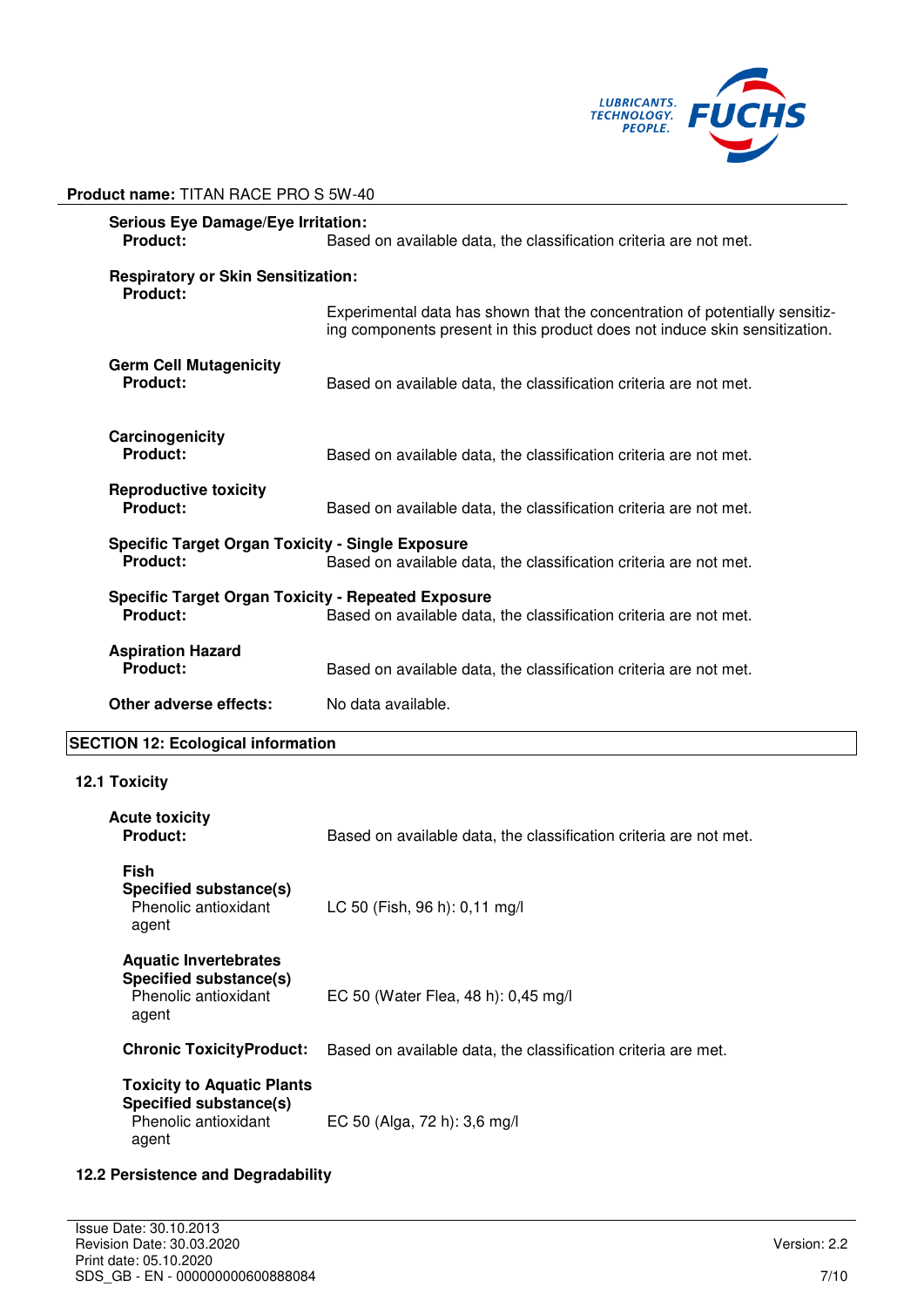

| <b>Biodegradation</b><br>Product:           | Not applicable for mixtures                                                            |
|---------------------------------------------|----------------------------------------------------------------------------------------|
| 12.3 Bioaccumulative potential<br>Product:  | Not applicable for mixtures                                                            |
| 12.4 Mobility in soil:<br>Product:          | Not applicable for mixtures                                                            |
| 12.5 Results of PBT and vPvB<br>assessment: | The product does not contain any substances fulfilling the PBT/vPvB criteria.          |
| 12.6 Other adverse effects:                 | Harmful to aquatic life with long lasting effects.                                     |
| <b>Water Hazard Class</b><br>$(WGK)$ :      | WGK 2: significantly water-endangering.                                                |
| <b>SECTION 13: Disposal considerations</b>  |                                                                                        |
| 13.1 Waste treatment methods                |                                                                                        |
| <b>General information:</b>                 | Dispose in accordance with all applicable regulations.                                 |
| <b>Disposal methods:</b>                    | Discharge, treatment, or disposal may be subject to national, state, or local<br>laws. |
| <b>European Waste Codes</b>                 |                                                                                        |

13 02 06\*: synthetic engine, gear and lubricating oils

## **SECTION 14: Transport information**

#### **ADR/RID**

| 14.1 UN Number:                    |                     |
|------------------------------------|---------------------|
| 14.2 UN Proper Shipping Name:      |                     |
| 14.3 Transport Hazard Class(es)    |                     |
| Class:                             | Non-dangerous goods |
| $Label(s)$ :                       |                     |
| Hazard No. (ADR):                  |                     |
| Tunnel restriction code:           |                     |
| 14.4 Packing Group:                |                     |
| 14.5 Environmental hazards:        |                     |
| 14.6 Special precautions for user: |                     |
|                                    |                     |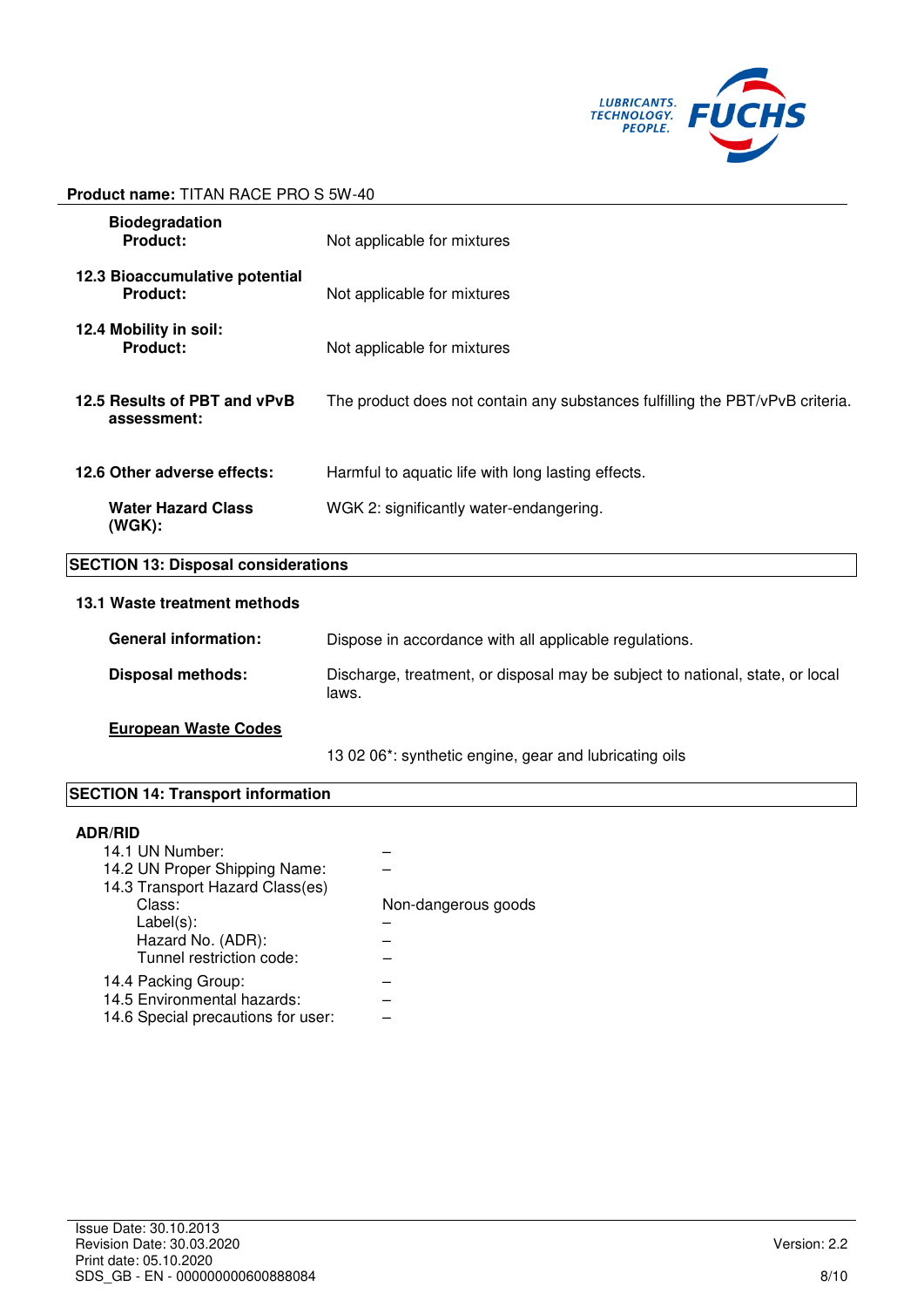

| <b>ADN</b>                         |                     |
|------------------------------------|---------------------|
| 14.1 UN Number:                    |                     |
| 14.2 UN Proper Shipping Name:      |                     |
| 14.3 Transport Hazard Class(es)    |                     |
| Class:                             | Non-dangerous goods |
| $Label(s)$ :                       |                     |
| 14.3 Packing Group:                |                     |
| 14.5 Environmental hazards:        |                     |
| 14.6 Special precautions for user: |                     |
| <b>IMDG</b>                        |                     |
| 14.1 UN Number:                    |                     |
| 14.2 UN Proper Shipping Name:      |                     |
| 14.3 Transport Hazard Class(es)    |                     |
| Class:                             | Non-dangerous goods |
| $Label(s)$ :                       |                     |
| $EmS$ No.:                         |                     |
| 14.3 Packing Group:                |                     |
| 14.5 Environmental hazards:        |                     |
| 14.6 Special precautions for user: |                     |
|                                    |                     |
| <b>IATA</b>                        |                     |
| 14.1 UN Number:                    |                     |
| 14.2 Proper Shipping Name:         |                     |
| 14.3 Transport Hazard Class(es):   |                     |
| Class:                             | Non-dangerous goods |
| $Label(s)$ :                       |                     |
| 14.4 Packing Group:                |                     |
| 14.5 Environmental hazards:        |                     |
| 14.6 Special precautions for user: |                     |

**14.7 Transport in bulk according to Annex II of MARPOL and the IBC Code**: Not applicable.

#### **SECTION 15: Regulatory information**

**15.1 Safety, health and environmental regulations/legislation specific for the substance or mixture:**

#### **EU Regulations**

**Regulation (EC) No. 2037/2000 Substances that deplete the ozone layer:** none

**Regulation (EC) No. 850/2004 on persistent organic pollutants:** none

**15.2 Chemical safety assessment:**  No Chemical Safety Assessment has been carried out.

#### **DIRECTIVE 2012/18/EU (SEVESO III) on the control of major-accident hazards involving dangerous substances**

The product does not fall into the scope of the SEVESO III Directive.